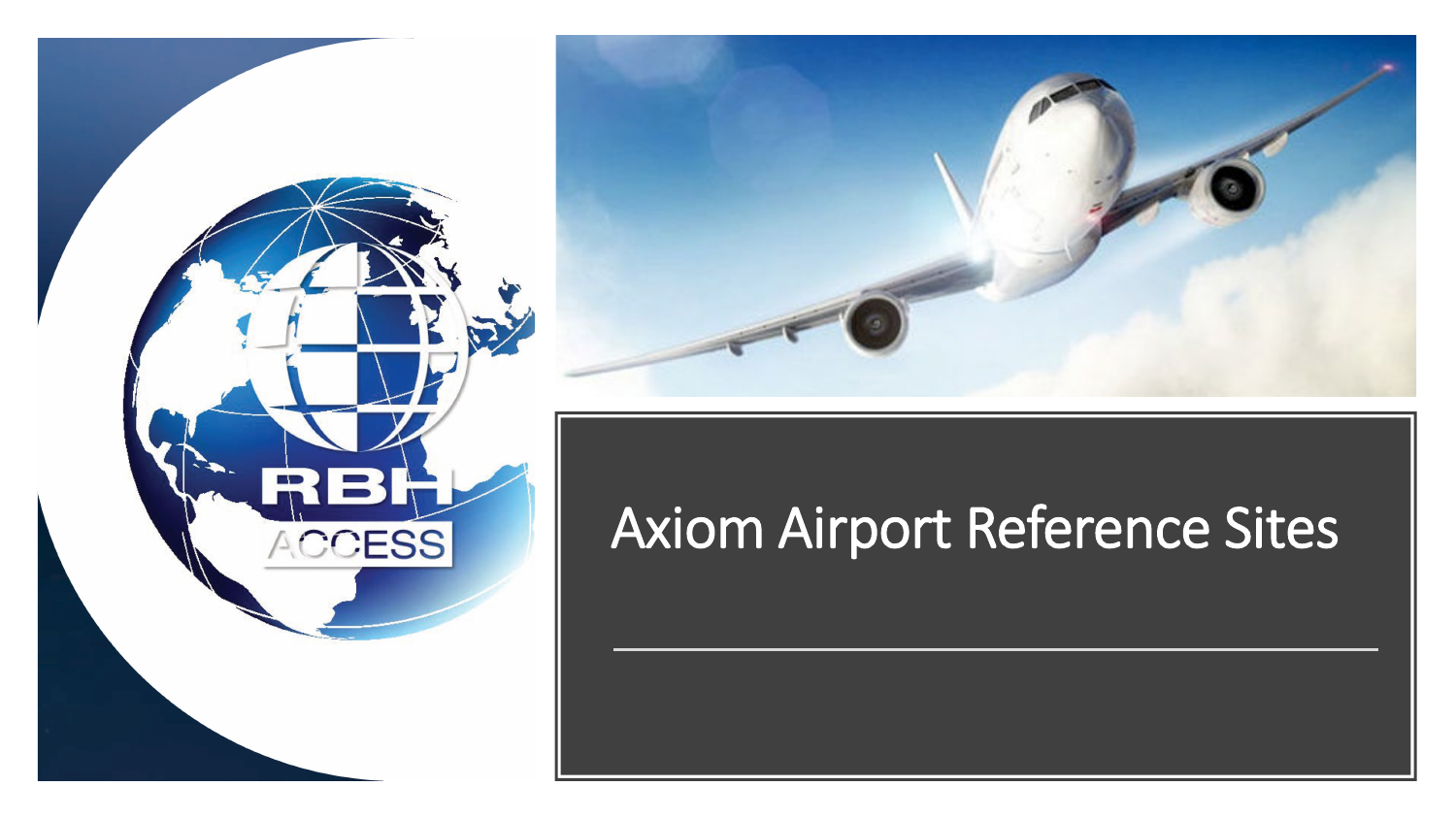For Over Twenty years RBH have been providing affordable Enterprise Level Access control solutions. The Axiom has a number of advanced features some of which are highlighted below.

RBH have a long history of dealing with the aviation sector and have adapted the software to suit airport requirements.

- **Auto-Void Cards** The ability to void a card that hasn't been used in a set period of time. The card remains in the software for reportability but no longer functions at the door until re-activated.
- **2 Person Rule** 2 valid cards required to open specific doors.
- **Interlock** 120 door intelligent interlock functionality.
- **Escort Required** A visitor for example cannot open any doors within the building without an accompanying escort card.
- **High Security Mode** During an Increased Threat Level Lock Down a single door, a group of doors, or all doors site-wide, allowing only specialized personnel with High Security Mode enabled on their card to go in and out. High security mode can be enabled at the door, via a panic button, or through the Integra32 Software.
- **Ebar** Electronic Building Access Request. EBAR gives ownership of the Access Control system doors to one or more personnel allowing them to manage their own cardholders from the companies Intranet. • Authorization accountability • Reduces Liability • Full logging audit trail • Work load distribution • Customizable to fit your companies Intranet.
- **Physical Identity and Access Management Solutions** PIAMS Visitor Management Security requirements of large organizations and facilities are always challenging, visitors must be screened, registered and signed in quickly in some cases with restricted access

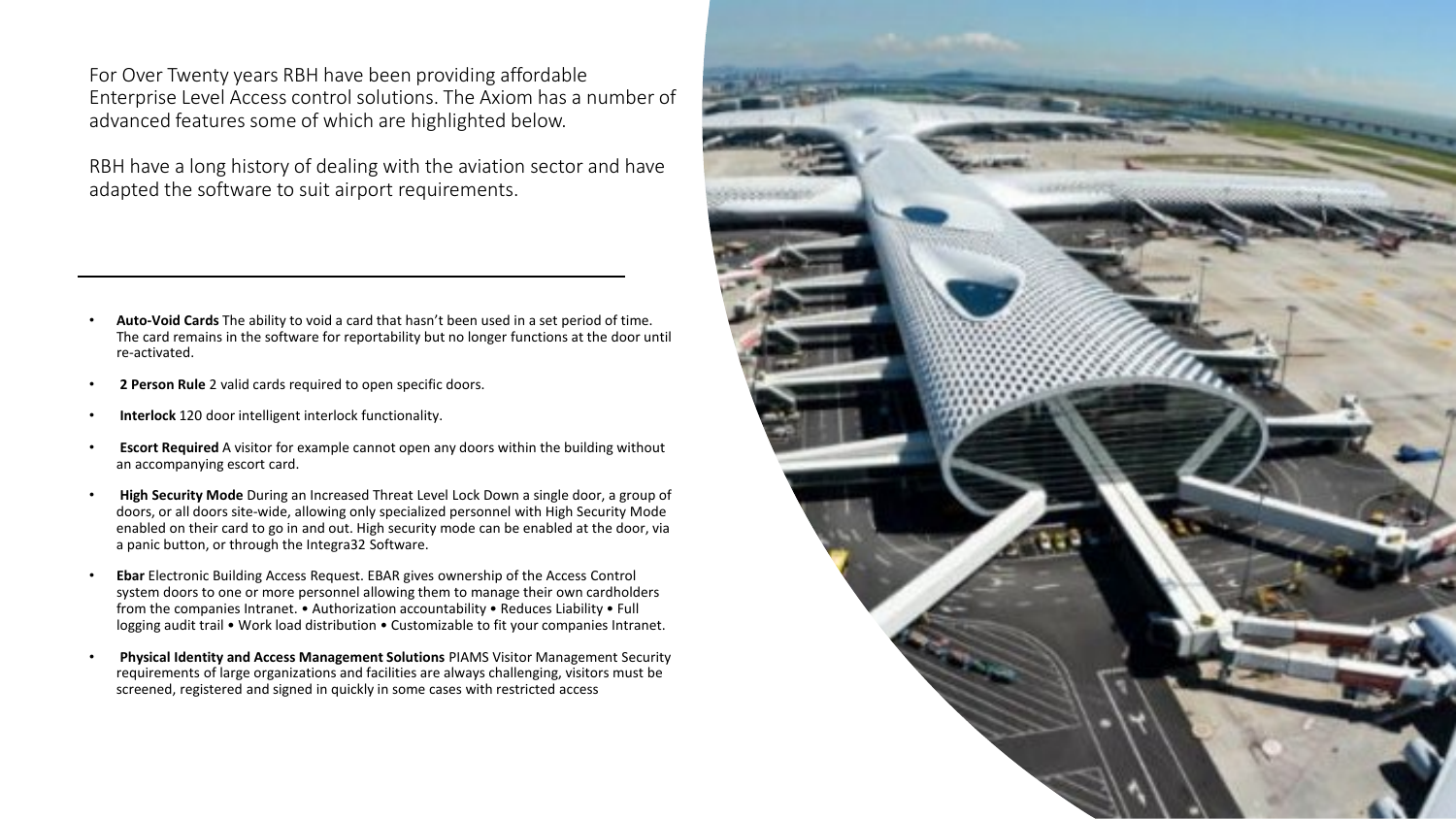

## Additional Features

- Online visitors reports
- For multiple locations / units
- Manage and track visitors throughout facilities using Time and Attendance
- RBH has links to a Time and Attendance system providing improved efficiency, accuracy and productivity to the resource management and payroll process. This system has a roster management module built in that integrates with the time and attendance, and access control hardware systems to help provide attendance, overtime, payroll and much more.
- Employee and user role management used in Airports, Universities and Banks around the world, RBH PIAMS is a software program specially designed to identify and verify all personnel. To ensure that security and safety is up to standards, RBH PIAMS provides a critical separation of Identity verification and credential administration. An identity has to go through a chain of commands to be approved. RBH PIAMS can be connected to multiple criminal databases to ensure the highest security standard. Features:
- Verification to criminal database
- Credential production
- Reporting / auditing